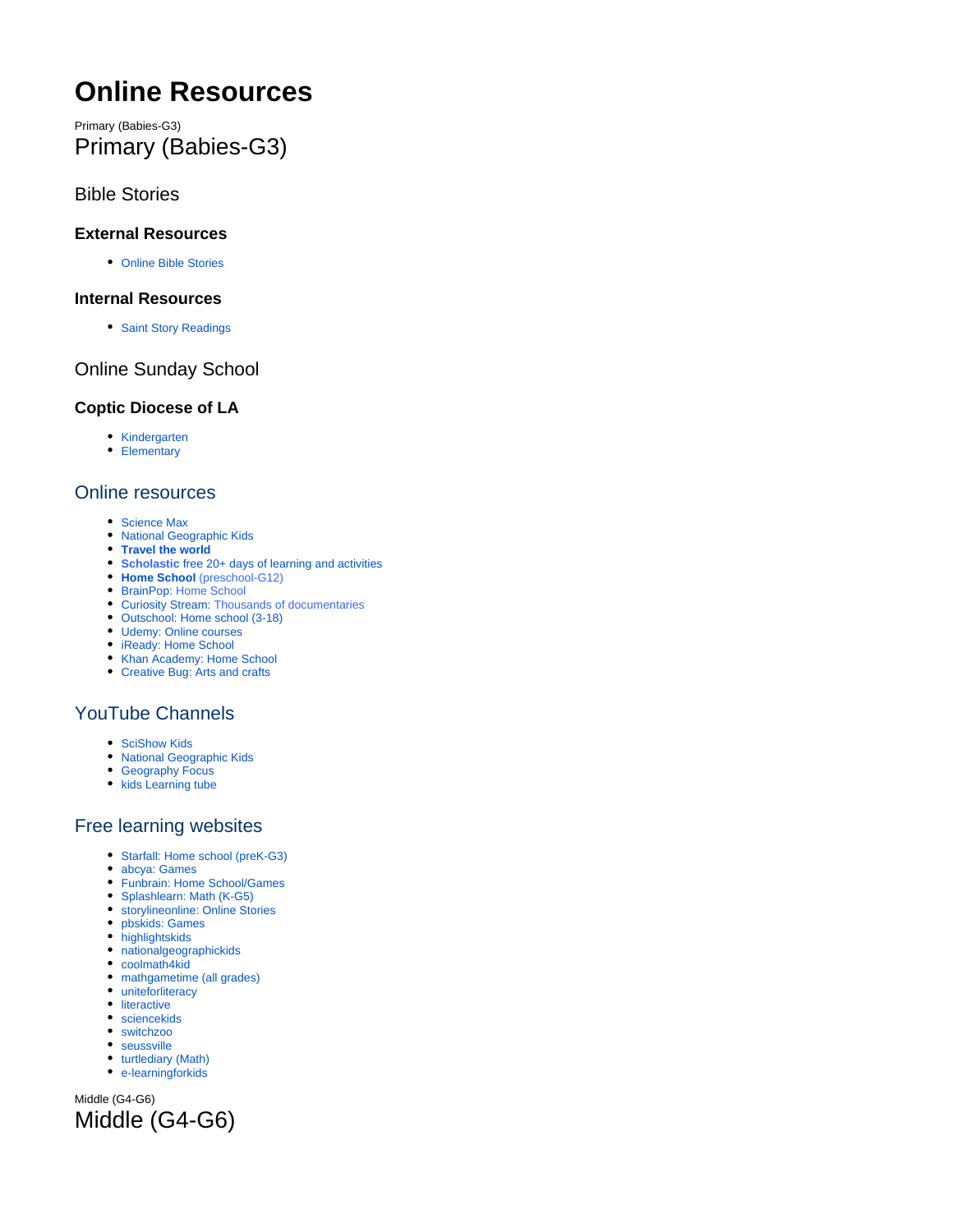# Bible Stories

#### **External Resources**

[Online Bible Stores](https://biblepathwayadventures.com/?fbclid=IwAR0yAlFBjw_F5nq5qbMLPgwABfHkRLUUQ9vJ4t7F-A7RYaal8_ErEMNimUg)

#### **Biblical Presentations by Grades 4-6 Kids**

| File |                                                                      | <b>Modified</b>                                  |
|------|----------------------------------------------------------------------|--------------------------------------------------|
|      | Microsoft Powerpoint Presentation grade 6 georgeibrahim fasting.pptx | Apr 01, 2020 by 8a8a804f6ad1e5e5016ad1e846270000 |
|      | PDF File grade6_marvelmagar_TheParalyzedMan.pdf                      | Apr 01, 2020 by 8a8a804f6ad1e5e5016ad1e846270000 |

[Download All](https://ss.stgeorge.ca/pages/downloadallattachments.action?pageId=23560198)

#### **Biblical Videos by Grades 4-6 kids**

• [Saints Stories Readings](https://www.youtube.com/watch?v=XWgiNrpkih4&list=PL4XO9Spem4UC7R6QtJlawAWA-K9s1mfF7)

# Online Sunday School

#### **Coptic Diocese of LA**

• [Elementary](https://coptic.education/elementary)

#### Online resources

- [Science Max](https://emerginginvestigators.org/?gclid=Cj0KCQjw6_vzBRCIARIsAOs54z6r9xwbFSyaerxb3XhSL1ikp29c3nO1j1cKNyJQwF0eBQM_GLGKtZUaAoydEALw_wcB)
- [Free School \(8-13\)](https://www.adventureacademy.com/?src_tag=nonbrand::goog:ca&utm_campaignid=6571766074&utm_adgroupid=84338286368&utm_adextensionid=&utm_targetid=kwd-296512887336&utm_matchtype=b&utm_network=g&utm_device=c&utm_devicemodel=&utm_creativeid=385738349914&utm_placement=&utm_adposition=&utm_geo=US&gclid=Cj0KCQjw6_vzBRCIARIsAOs54z6wi4f9_2EO4El8acEwSN4IUJTUn9CCp4lsUIICrn7nsQH1ksAAHEkaAq72EALw_wcB)
- [National Geographic Kids](https://ngkidsubs.nationalgeographic.com/pubs/NG/NKD/nkd_gift_cs_search_printonly_236270.jsp?cds_page_id=236270&cds_mag_code=NKD&id=1585442418618&lsid=30881940186014557&vid=1&gclsrc=aw.ds&cds_response_key=I9CSG43L0&gclid=Cj0KCQjw6_vzBRCIARIsAOs54z4MKuOVbFX0uAUqgtQE4LCSlQGFQcC_nF_CXYQEmHsr1SyY7WFHO2UaAiAqEALw_wcB&ds_rl=1265457)
- [Mike Likes Science](https://scienceatlantic.ca/conferences/?gclid=Cj0KCQjw6_vzBRCIARIsAOs54z7vgju6ugscecAROssPDGuM1qUAKD6LtqzoWLv_wRHMQqx60owvIMkaAsZ6EALw_wcB)
- **Travel the world**[..Go on a virtual tour of these 12 famous museums](https://www.travelandleisure.com/attractions/museums-galleries/museums-with-virtual-tours?fbclid=IwAR3wwgaqNNkHqc-Mw3jhM6O4sASRe5Tpmv3a2pMX_8eooDgYERbdQDI4kqo)
- **Scholastic** [free 20+ days of learning and activities](https://classroommagazines.scholastic.com/support/learnathome.html?fbclid=IwAR0WtkJobVPCkKnTBn7LOpD0jT3kS6Br67fHCR84AUFV6C7T6ju0tEgZf4I)
- **[Home School](https://allinonehomeschool.com/?fbclid=IwAR1GGCscXpfRJKfSvQIKpmcwWC9sx-r8NoSSd1YPpJXEPeyc1-0psOAeGrM)** [\(preschool-G12\)](https://allinonehomeschool.com/?fbclid=IwAR1GGCscXpfRJKfSvQIKpmcwWC9sx-r8NoSSd1YPpJXEPeyc1-0psOAeGrM)
- [BrainPop:](https://www.brainpop.com/) Home School
- [Curiosity Stream:](https://curiositystream.com/) Thousands of documentaries
- [Tynker \(coding for kids\)](https://www.tynker.com/)
- [Outschool: Home school \(3-18\)](https://outschool.com/)
- [Udemy: Online courses](https://www.udemy.com/?utm_source=adwords-brand&utm_medium=udemyads&utm_campaign=Brand_Udemy_CA&utm_term=_._ag_69218825991_._ad_331134072129_._de_c_._dm__._pl__._ti_kwd-310556426868_._li_1001920_._pd__._&utm_term=_._pd__._kw_udemy_._&matchtype=e&gclid=Cj0KCQjwsYb0BRCOARIsAHbLPhFpX2Z-G63wL8V_BjcDix1FjZ8XFZT-AioJipWd09Txc1Kz94JnzssaAkYREALw_wcB)
- [iReady: Home School](https://login.i-ready.com/)
- [Adventure Academy: Home School](https://www.adventureacademy.com/?src_tag=nonbrand::goog:ca&utm_campaignid=6571766074&utm_adgroupid=84338285168&utm_adextensionid=&utm_targetid=kwd-359449184544&utm_matchtype=b&utm_network=g&utm_device=c&utm_devicemodel=&utm_creativeid=385732393848&utm_placement=&utm_adposition=&utm_geo=US&gclid=Cj0KCQjwsYb0BRCOARIsAHbLPhHVdF5sQcDdT4xsCqiNTqaCYAA0l9d5uOUk9ECyNGQ1Yfr482-A19gaAmRiEALw_wcB) (8-13)
- [Khan Academy: Home School](https://www.khanacademy.org/)
- [Creative Bug: Arts and crafts](https://www.creativebug.com/)

# YouTube Channels

- [SciShow Kids](https://www.youtube.com/user/scishowkids)
- [National Geographic Kids](https://www.youtube.com/channel/UCXVCgDuD_QCkI7gTKU7-tpg/videos)
- [Geography Focus](https://www.youtube.com/channel/UC8HYERScBt-e0kV0fpe0asg)
- [kids Learning tube](https://www.youtube.com/channel/UC4c35j8wxClp0clpQ47lw_Q)

# Free learning websites

- [Starfall: Home school \(preK-G3\)](https://www.starfall.com/h/?fbclid=IwAR2qFqGE5bb0JoKf_fhTlOH2AM1-F2EvlyNIl-QiKsMwZ5gOMdoKdELV9rw)
- [abcya:](https://l.facebook.com/l.php?u=https%3A%2F%2Fwww.abcya.com%2F%3Ffbclid%3DIwAR3pxfTnMjxhlVLJqS2RKB-uOraOnp34IVEVc02ueX68B10aFNfMiZwQIKU&h=AT0MhEmjZBWbO17QGrw9dxH-EP64A1q9_T1A2wOxZ2e3N5DoC0HYs7K9AXR2uMO9ZJr_PqqnovcP1YM5JcjisNuCi_t4KBhqvS6G9uXQ2N0JFxb0EevgKFS8Sym-s9X5g9c1UHgjjyD5TTx8kNK4BFmXjPs) [Games](https://www.abcya.com/?fbclid=IwAR3pxfTnMjxhlVLJqS2RKB-uOraOnp34IVEVc02ueX68B10aFNfMiZwQIKU)
- [Funbrain:](https://l.facebook.com/l.php?u=https%3A%2F%2Fwww.funbrain.com%2F%3Ffbclid%3DIwAR1MSv0fhlc7fj24pMRnTOq0eoIJGM-WH7qilMzrnn6AHptJ0Z3-7xR6j8o&h=AT14-Q-hkIpoq2GYgoh1DHp0dauR1Rln7tP6-LO43ahs9XSBXiXCQRy3FJHPqlLA_Ohojgu4qIpC6vrBoc9IcJVg0U-LhXqISVny3IEVrf8op1RWWr335k4hFs6F76h5XcpTBvcnfagQq6q9NIQO9CBMsUk) [Home School/Games](https://www.funbrain.com/?fbclid=IwAR1MSv0fhlc7fj24pMRnTOq0eoIJGM-WH7qilMzrnn6AHptJ0Z3-7xR6j8o)
- [Splashlearn:](https://l.facebook.com/l.php?u=https%3A%2F%2Fwww.splashlearn.com%2F%3Ffbclid%3DIwAR13JomwTGISXk5vKJBLnqd_EUs8EbWy7BY2_bbA3tGuVyFPPsio7yc6zMs&h=AT3DnikFl0L2-IEqrRrXXPgM52rS6gQ0NV9xst3EJTqokbg0NCaCVB-Uoj30Z7nEhsDdK6ZZOnT4inb7eVsXyUdXhBAhGpaArT4-uCkONpn-fxzDIMJkoXhhlzFMYmU40lgU8YEEGn6qPJhljXNffyTixNs) [Math \(K-G5\)](https://www.splashlearn.com/?fbclid=IwAR13JomwTGISXk5vKJBLnqd_EUs8EbWy7BY2_bbA3tGuVyFPPsio7yc6zMs)
- [storylineonline:](https://l.facebook.com/l.php?u=https%3A%2F%2Fwww.storylineonline.net%2F%3Ffbclid%3DIwAR0zcP1jpqgcHpMgfdfw6wr5MaJz--4DxH6VACrik2nWOwmvOhr6TuoX3RQ&h=AT0jrzDKOFlRGpTuO4EP9CbUUNFFhE6GRYNe5rPLp7c9WTwhTxN7tUeTQxm-mUELJ7xSClXn9MnspJ8IM9X_1wps3iHXR60TbfHTzelx6Kfww07DgD8y9UX7C3jrz9ooX9G2Nc7Pl-QfeDJZOrbcctFnc_k) [Online Stories](https://www.storylineonline.net/?fbclid=IwAR0zcP1jpqgcHpMgfdfw6wr5MaJz--4DxH6VACrik2nWOwmvOhr6TuoX3RQ) [pbskids:](https://l.facebook.com/l.php?u=https%3A%2F%2Fpbskids.org%2F%3Ffbclid%3DIwAR2AGOLOXMwao9C6AwsPNiTVEXt_cnZspbLsWdeJzVCo4PIaA34rQqb03EM&h=AT2yKpUeF51M6OhFD75axApWjM52VWBe8-Rva_NqmJT6h9Lqm9kdelMuVAVkOxXRz-jbClW09gPb8S8Ca9dc7XjEBZjEy7KjfgLchkFj7__H_2Jj42mLG8MKscchbvR3H72bjtrYt3vzPpNGaSPeWBC0fbU) [Games](https://pbskids.org/?fbclid=IwAR2AGOLOXMwao9C6AwsPNiTVEXt_cnZspbLsWdeJzVCo4PIaA34rQqb03EM)
- [highlightskids](https://www.highlightskids.com/?fbclid=IwAR2kTDxQVvfNNJxzeTuUOEgncB9VEUsTZRzF5xzURJlvVQkJKnxTsmJ_QSE)
- [nationalgeographickids](https://kids.nationalgeographic.com/?fbclid=IwAR2ATgOcHyFwsBdnXcfJ82ywk_6Q-GQlQslOF7-LEyhvTpgosFYpRO2KUVI)
- [coolmath4kid](https://www.coolmath4kids.com/?fbclid=IwAR2tL3ibL5LkagRb6QNBUycgUilYNflKxzvr8Ef4--Kl_id6A6n3SnlMiVM)
- [mathgametime](https://l.facebook.com/l.php?u=http%3A%2F%2Fwww.mathgametime.com%2F%3Ffbclid%3DIwAR3F1wjfv5gTgVATmVuZE6slnloMdHOy2-9w7jyDdP-FTaVjgDkVRLaSYEI&h=AT0L8OXiQvI1C2jMEocYDNIaUXqQWD5941cCa6AQtUBLsTYTEnRMYSMJStkxZZhF2v4bIc6RbRXdPA3SSY477G6EVM6paT8Ie0FRbCyIGEonsfcLYMXfpxU-rFflQKQvPk1v3X0f9rc6uzXGrw9UJVJS4sc) [\(all grades\)](http://www.mathgametime.com/?fbclid=IwAR3F1wjfv5gTgVATmVuZE6slnloMdHOy2-9w7jyDdP-FTaVjgDkVRLaSYEI)
- [uniteforliteracy](https://www.uniteforliteracy.com/?fbclid=IwAR15R4YkRzqkiGjFqs3ZBXaRLk5LIVbj-dsnR9Z-HpbSSo1UBHGb46uHkP4)
- **•** [literactive](http://www.literactive.com/Home/index.asp?fbclid=IwAR0CGmwUhvlM-4Pb1fEW0xNFUZtygmmmSdRmWamhy3ozOMTO9IEiP8woi1M)
- [sciencekids](http://www.sciencekids.co.nz/?fbclid=IwAR1aeHXIMRJ8TFApUoDiTS4Qmx92m5VXQfEzL88jCI2m6250nRJ46f_gD6E)
- [switchzoo](https://www.switchzoo.com/?fbclid=IwAR1MDun7LYASqsQWqyiPpZqYtvjtVKmuTpAjPwx8VAcqJBuZu84Bh1VyER4)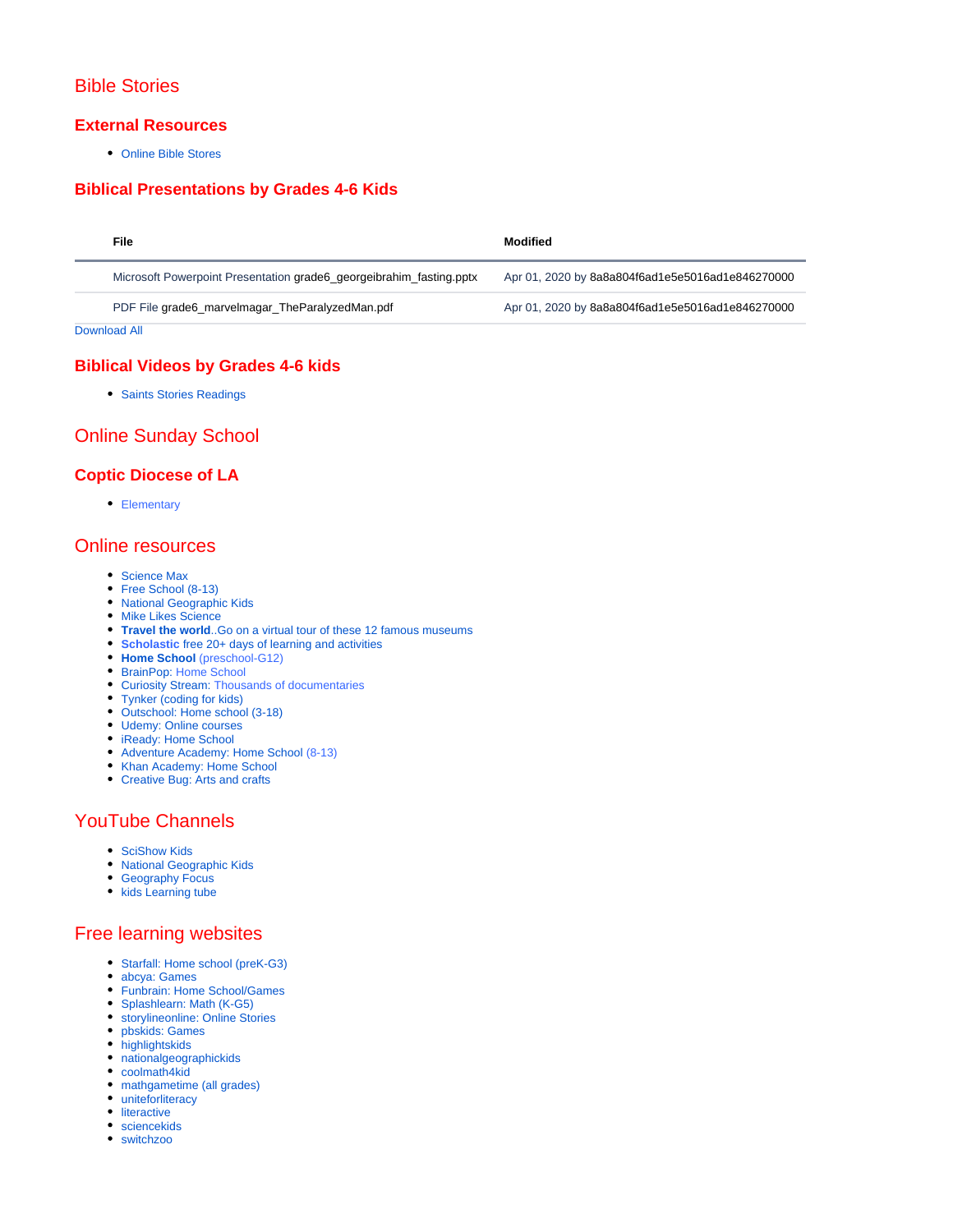- [seussville](https://www.seussville.com/?fbclid=IwAR3y3D0HEyMZ6jNADfdowvGaTP5hdALlx2V789XoNzCUsO5hn_b7DQI_G8I)
- [turtlediary \(Math\)](https://www.turtlediary.com/?fbclid=IwAR0nuCsraWMRbXlvWgSPVboHJpL0FcvuC299yKq-XWlT1uWYS_Pfl8stkgQ)
- [e-learningforkids](https://www.e-learningforkids.org/?fbclid=IwAR1F2ZfH6qqUWWQhV8sFi0aQl3ozGq9akhk6i3RAIG_WNKZ9OvEKDKThNLM)

# High School (G7-G11) High School (G7-G11)

# Guest Speaker Lectures

03 Apr 2020 [Fr. Joseph Lecutre](https://www.youtube.com/watch?v=jI1vcVRmdWo)

# Online Sunday School

## **Coptic Diocese of LA**

[Junior-High school](https://coptic.education/junior-high)

## Online resources

- [Science Max](https://emerginginvestigators.org/?gclid=Cj0KCQjw6_vzBRCIARIsAOs54z6r9xwbFSyaerxb3XhSL1ikp29c3nO1j1cKNyJQwF0eBQM_GLGKtZUaAoydEALw_wcB)
- [Free School \(8-13\)](https://www.adventureacademy.com/?src_tag=nonbrand::goog:ca&utm_campaignid=6571766074&utm_adgroupid=84338286368&utm_adextensionid=&utm_targetid=kwd-296512887336&utm_matchtype=b&utm_network=g&utm_device=c&utm_devicemodel=&utm_creativeid=385738349914&utm_placement=&utm_adposition=&utm_geo=US&gclid=Cj0KCQjw6_vzBRCIARIsAOs54z6wi4f9_2EO4El8acEwSN4IUJTUn9CCp4lsUIICrn7nsQH1ksAAHEkaAq72EALw_wcB)
- [National Geographic Kids](https://ngkidsubs.nationalgeographic.com/pubs/NG/NKD/nkd_gift_cs_search_printonly_236270.jsp?cds_page_id=236270&cds_mag_code=NKD&id=1585442418618&lsid=30881940186014557&vid=1&gclsrc=aw.ds&cds_response_key=I9CSG43L0&gclid=Cj0KCQjw6_vzBRCIARIsAOs54z4MKuOVbFX0uAUqgtQE4LCSlQGFQcC_nF_CXYQEmHsr1SyY7WFHO2UaAiAqEALw_wcB&ds_rl=1265457)
- [Mike Likes Science](https://scienceatlantic.ca/conferences/?gclid=Cj0KCQjw6_vzBRCIARIsAOs54z7vgju6ugscecAROssPDGuM1qUAKD6LtqzoWLv_wRHMQqx60owvIMkaAsZ6EALw_wcB)
- **Travel the world**[..Go on a virtual tour of these 12 famous museums](https://www.travelandleisure.com/attractions/museums-galleries/museums-with-virtual-tours?fbclid=IwAR3wwgaqNNkHqc-Mw3jhM6O4sASRe5Tpmv3a2pMX_8eooDgYERbdQDI4kqo)
- **Scholastic** [free 20+ days of learning and activities](https://classroommagazines.scholastic.com/support/learnathome.html?fbclid=IwAR0WtkJobVPCkKnTBn7LOpD0jT3kS6Br67fHCR84AUFV6C7T6ju0tEgZf4I)
- **[Home School](https://allinonehomeschool.com/?fbclid=IwAR1GGCscXpfRJKfSvQIKpmcwWC9sx-r8NoSSd1YPpJXEPeyc1-0psOAeGrM)** [\(preschool-G12\)](https://allinonehomeschool.com/?fbclid=IwAR1GGCscXpfRJKfSvQIKpmcwWC9sx-r8NoSSd1YPpJXEPeyc1-0psOAeGrM)
- [BrainPop:](https://www.brainpop.com/) Home School
- [Curiosity Stream:](https://curiositystream.com/) Thousands of documentaries
- [Tynker \(coding for kids\)](https://www.tynker.com/)
- [Outschool: Home school \(3-18\)](https://outschool.com/)
- [Udemy: Online courses](https://www.udemy.com/?utm_source=adwords-brand&utm_medium=udemyads&utm_campaign=Brand_Udemy_CA&utm_term=_._ag_69218825991_._ad_331134072129_._de_c_._dm__._pl__._ti_kwd-310556426868_._li_1001920_._pd__._&utm_term=_._pd__._kw_udemy_._&matchtype=e&gclid=Cj0KCQjwsYb0BRCOARIsAHbLPhFpX2Z-G63wL8V_BjcDix1FjZ8XFZT-AioJipWd09Txc1Kz94JnzssaAkYREALw_wcB)
- [iReady: Home School](https://login.i-ready.com/)
- [Adventure Academy: Home School](https://www.adventureacademy.com/?src_tag=nonbrand::goog:ca&utm_campaignid=6571766074&utm_adgroupid=84338285168&utm_adextensionid=&utm_targetid=kwd-359449184544&utm_matchtype=b&utm_network=g&utm_device=c&utm_devicemodel=&utm_creativeid=385732393848&utm_placement=&utm_adposition=&utm_geo=US&gclid=Cj0KCQjwsYb0BRCOARIsAHbLPhHVdF5sQcDdT4xsCqiNTqaCYAA0l9d5uOUk9ECyNGQ1Yfr482-A19gaAmRiEALw_wcB) (8-13)
- [Khan Academy: Home School](https://www.khanacademy.org/) [Creative Bug: Arts and crafts](https://www.creativebug.com/)

# YouTube Channels

- [SciShow Kids](https://www.youtube.com/user/scishowkids)
- [National Geographic Kids](https://www.youtube.com/channel/UCXVCgDuD_QCkI7gTKU7-tpg/videos)
- [Geography Focus](https://www.youtube.com/channel/UC8HYERScBt-e0kV0fpe0asg)
- [kids Learning tube](https://www.youtube.com/channel/UC4c35j8wxClp0clpQ47lw_Q)

## Free learning websites

- [abcya:](https://l.facebook.com/l.php?u=https%3A%2F%2Fwww.abcya.com%2F%3Ffbclid%3DIwAR3pxfTnMjxhlVLJqS2RKB-uOraOnp34IVEVc02ueX68B10aFNfMiZwQIKU&h=AT0MhEmjZBWbO17QGrw9dxH-EP64A1q9_T1A2wOxZ2e3N5DoC0HYs7K9AXR2uMO9ZJr_PqqnovcP1YM5JcjisNuCi_t4KBhqvS6G9uXQ2N0JFxb0EevgKFS8Sym-s9X5g9c1UHgjjyD5TTx8kNK4BFmXjPs) [Games](https://www.abcya.com/?fbclid=IwAR3pxfTnMjxhlVLJqS2RKB-uOraOnp34IVEVc02ueX68B10aFNfMiZwQIKU)
- [Funbrain:](https://l.facebook.com/l.php?u=https%3A%2F%2Fwww.funbrain.com%2F%3Ffbclid%3DIwAR1MSv0fhlc7fj24pMRnTOq0eoIJGM-WH7qilMzrnn6AHptJ0Z3-7xR6j8o&h=AT14-Q-hkIpoq2GYgoh1DHp0dauR1Rln7tP6-LO43ahs9XSBXiXCQRy3FJHPqlLA_Ohojgu4qIpC6vrBoc9IcJVg0U-LhXqISVny3IEVrf8op1RWWr335k4hFs6F76h5XcpTBvcnfagQq6q9NIQO9CBMsUk) [Home School/Games](https://www.funbrain.com/?fbclid=IwAR1MSv0fhlc7fj24pMRnTOq0eoIJGM-WH7qilMzrnn6AHptJ0Z3-7xR6j8o)
- [storylineonline:](https://l.facebook.com/l.php?u=https%3A%2F%2Fwww.storylineonline.net%2F%3Ffbclid%3DIwAR0zcP1jpqgcHpMgfdfw6wr5MaJz--4DxH6VACrik2nWOwmvOhr6TuoX3RQ&h=AT0jrzDKOFlRGpTuO4EP9CbUUNFFhE6GRYNe5rPLp7c9WTwhTxN7tUeTQxm-mUELJ7xSClXn9MnspJ8IM9X_1wps3iHXR60TbfHTzelx6Kfww07DgD8y9UX7C3jrz9ooX9G2Nc7Pl-QfeDJZOrbcctFnc_k) [Online Stories](https://www.storylineonline.net/?fbclid=IwAR0zcP1jpqgcHpMgfdfw6wr5MaJz--4DxH6VACrik2nWOwmvOhr6TuoX3RQ)
- [pbskids:](https://l.facebook.com/l.php?u=https%3A%2F%2Fpbskids.org%2F%3Ffbclid%3DIwAR2AGOLOXMwao9C6AwsPNiTVEXt_cnZspbLsWdeJzVCo4PIaA34rQqb03EM&h=AT2yKpUeF51M6OhFD75axApWjM52VWBe8-Rva_NqmJT6h9Lqm9kdelMuVAVkOxXRz-jbClW09gPb8S8Ca9dc7XjEBZjEy7KjfgLchkFj7__H_2Jj42mLG8MKscchbvR3H72bjtrYt3vzPpNGaSPeWBC0fbU) [Games](https://pbskids.org/?fbclid=IwAR2AGOLOXMwao9C6AwsPNiTVEXt_cnZspbLsWdeJzVCo4PIaA34rQqb03EM)
- [highlightskids](https://www.highlightskids.com/?fbclid=IwAR2kTDxQVvfNNJxzeTuUOEgncB9VEUsTZRzF5xzURJlvVQkJKnxTsmJ_QSE)
- [nationalgeographickids](https://kids.nationalgeographic.com/?fbclid=IwAR2ATgOcHyFwsBdnXcfJ82ywk_6Q-GQlQslOF7-LEyhvTpgosFYpRO2KUVI)
- [coolmath4kid](https://www.coolmath4kids.com/?fbclid=IwAR2tL3ibL5LkagRb6QNBUycgUilYNflKxzvr8Ef4--Kl_id6A6n3SnlMiVM)
- [mathgametime](https://l.facebook.com/l.php?u=http%3A%2F%2Fwww.mathgametime.com%2F%3Ffbclid%3DIwAR3F1wjfv5gTgVATmVuZE6slnloMdHOy2-9w7jyDdP-FTaVjgDkVRLaSYEI&h=AT0L8OXiQvI1C2jMEocYDNIaUXqQWD5941cCa6AQtUBLsTYTEnRMYSMJStkxZZhF2v4bIc6RbRXdPA3SSY477G6EVM6paT8Ie0FRbCyIGEonsfcLYMXfpxU-rFflQKQvPk1v3X0f9rc6uzXGrw9UJVJS4sc) [\(all grades\)](http://www.mathgametime.com/?fbclid=IwAR3F1wjfv5gTgVATmVuZE6slnloMdHOy2-9w7jyDdP-FTaVjgDkVRLaSYEI)
- [uniteforliteracy](https://www.uniteforliteracy.com/?fbclid=IwAR15R4YkRzqkiGjFqs3ZBXaRLk5LIVbj-dsnR9Z-HpbSSo1UBHGb46uHkP4) • [literactive](http://www.literactive.com/Home/index.asp?fbclid=IwAR0CGmwUhvlM-4Pb1fEW0xNFUZtygmmmSdRmWamhy3ozOMTO9IEiP8woi1M)
- [sciencekids](http://www.sciencekids.co.nz/?fbclid=IwAR1aeHXIMRJ8TFApUoDiTS4Qmx92m5VXQfEzL88jCI2m6250nRJ46f_gD6E)
- [switchzoo](https://www.switchzoo.com/?fbclid=IwAR1MDun7LYASqsQWqyiPpZqYtvjtVKmuTpAjPwx8VAcqJBuZu84Bh1VyER4)
- [seussville](https://www.seussville.com/?fbclid=IwAR3y3D0HEyMZ6jNADfdowvGaTP5hdALlx2V789XoNzCUsO5hn_b7DQI_G8I)
- [turtlediary \(Math\)](https://www.turtlediary.com/?fbclid=IwAR0nuCsraWMRbXlvWgSPVboHJpL0FcvuC299yKq-XWlT1uWYS_Pfl8stkgQ)
- [e-learningforkids](https://www.e-learningforkids.org/?fbclid=IwAR1F2ZfH6qqUWWQhV8sFi0aQl3ozGq9akhk6i3RAIG_WNKZ9OvEKDKThNLM)

Youth (G12 & up) Youth (G12 & up)

TBD Adults Adults